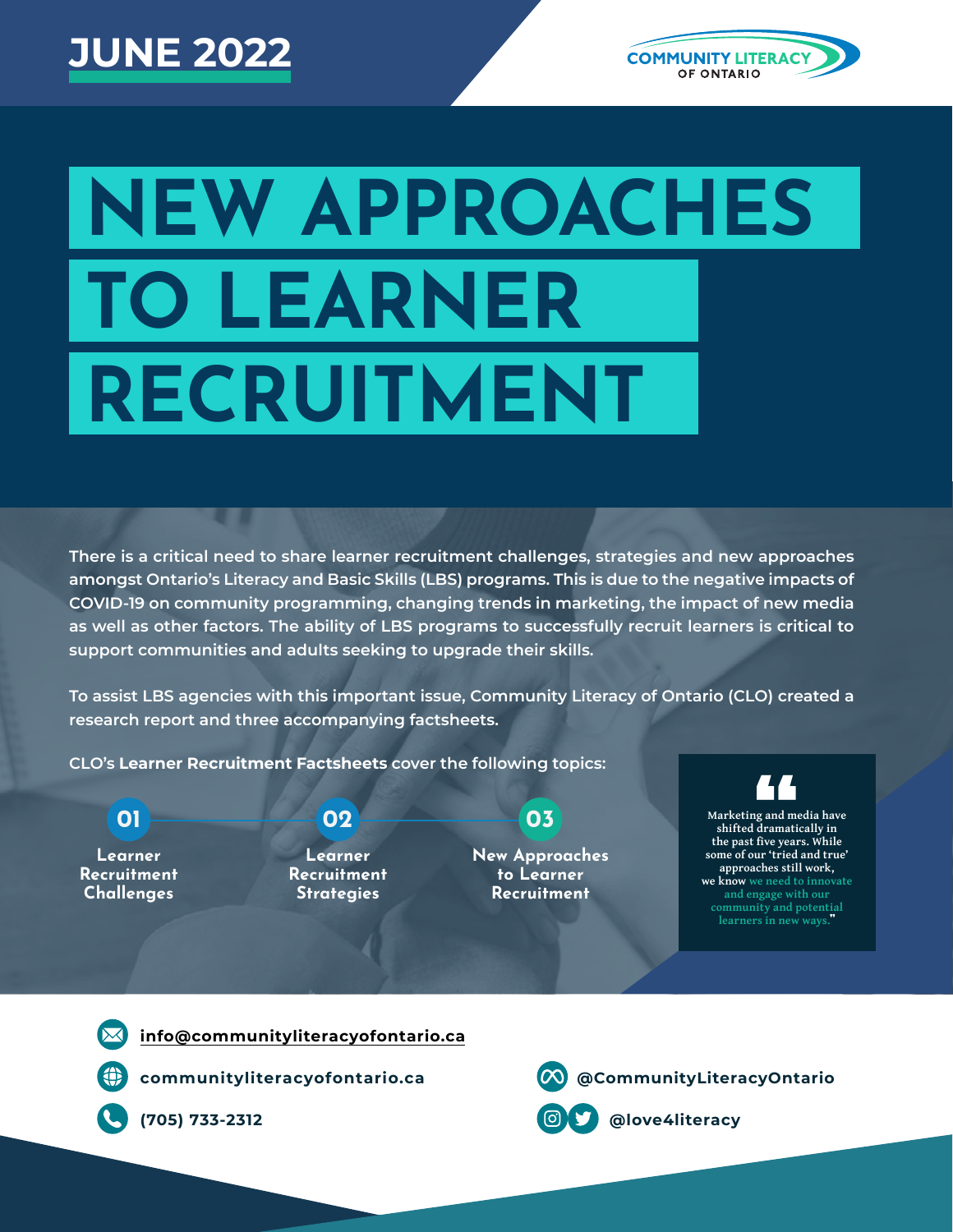

#### **INTRODUCTION**

CLO's research uncovered many innovative approaches to learner recruitment. We are sharing the highlights of some of these approaches in this factsheet, but be sure to also download our **[Learner Recruitment Chal](https://www.communityliteracyofontario.ca/wp/wp-content/uploads/Learner-Recruitment-Report-March-2022-FINAL.pdf)[lenges and Strategies Report](https://www.communityliteracyofontario.ca/wp/wp-content/uploads/Learner-Recruitment-Report-March-2022-FINAL.pdf)** to learn more!

#### **POP-UP LITTLE FREE LIBRARIES**

In summer 2021, Literacy Lambton brought Pop-Up Little Free Libraries to Sarnia's hotspots: public pools, splash pads, parks, beaches, walking trails, playgrounds and dog parks. Each plastic bin had a mix of kids and adult gently loved books, as well as Ziploc bags with literacy building activities from EarlyON and the Parent Professional Resource Centre. Books held promotional materials like bookmarks that shared Literacy Lambton's services. The Pop-Up locations were always a surprise, moved around daily and their whereabouts shared to Literacy Lambton's social media as well as to popular Sarnia Facebook groups.

**Pop-Up Libraries were an easy, unmanned way to get our name out in the community and share the love of reading. Such a simple concept that was met with a shocking amount of excitement and attention from our community and the media.**" *(Tracy Pound, Literacy Lambton)* "<br>"

#### **STORYTELLING**

Action Read Community Literacy Centre in Guelph has some great advice for learner recruitment: make storytelling real, bring it home, and make it personal! Action Read hosted the "For the Love of Words" event where learners provided an object that symbolized their journey to literacy. One person chose the first menu they ever read, another the first book she ever read, and another chose her personal journals. The Centre put the objects in separate museum cases, and each learner explained the significance of the object for them. The event was very powerful and it was a great way to showcase the significance of literacy.

## **VIDEO TOUR**

The Literacy Group of Waterloo Region created this wonderful video called "[Take](https://sites.google.com/view/tlgvoices/take-a-tlg-tour) [a TLG Tour](https://sites.google.com/view/tlgvoices/take-a-tlg-tour)." This video is hosted on their website and is designed to inform potential learners about The Literacy Group's services and reduce anxiety about attending their program. Take a tour with Chris!

## **FACEBOOK GROUPS**

The new Executive Director of Niagara West Adult Learning Centre (NWALC) decided early on that their Centre could be reaching many more learners over social media by changing their strategy. Over the past year they have ramped up their presence on Facebook by joining social media groups set up by local community organizations - for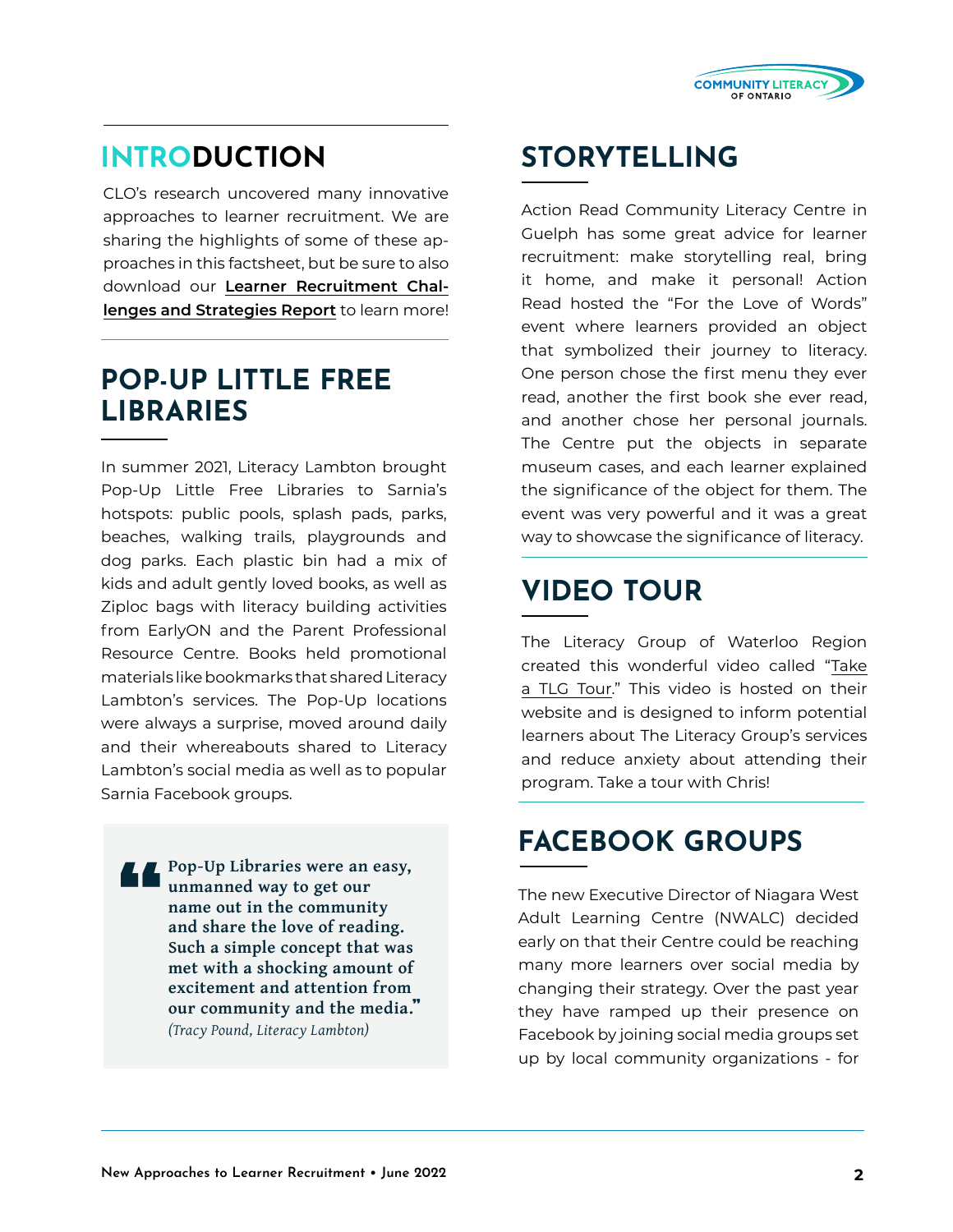

example; Moms of Niagara West, Niagara 411 and Community Watch. As members of these Facebook groups, NWALC shares all of their flyers for events, workshops, and tutoring services. The response has increased recruitment and community engagement. One example is Niagara 411, where NWALC's post to their Page reached 15,000 people the first weekend!

**We actively link on Facebook with community organizations. We follow their pages and like and comment on their posts. That way, they know we are there and they learn about our services. It's called social media – so why not be social!**" *(Quote from an LBS Educator)* <u>r a </u>

#### **BOOSTED SOCIAL MEDIA POSTS & ADS**

The Almaguin Adult Learning Centre has aggressively marketed online and has seen a big uptick in engagement. They boosted posts and paid for ads on Facebook and Instagram in order to reach more learners and connect with their community. Across all of their social media accounts, the Centre saw an 833% increase in engagement (likes, clicks, shares) and a 282% increase in follows. Additionally, their reach jumped 1786% over the previous year!

#### **LITERACY BIKE**

In 2021, Project READ (located in Kitchener) recognized the need to find new ways to connect with their community due to various COVID-19 public health restrictions. The idea for a Literacy Bike came to life. With funding from a foundation to create the bike, and government funding to hire a summer student, Project READ was able to offer Literacy Bike events at local parks in summer 2021. The program provided literacy activities for children and guidance for parents on how to improve literacy with their child. These events were very successful with an average of 50-75 people per event. Project READ's Literacy Bike was an effective way to engage their community and promote literacy and they plan to offer this service again in summer of 2022.

> "<br>"<br>" **In a noisy world, it's great to figure out a marketing approach that makes you stand out from the crowd.**" *(Quote from an LBS Educator)*

#### **ONLINE, INTERACTIVE ANNUAL REPORT**

Prince Edward Learning Centre created an annual report with photos and personal growth stories from learners and community partners to help promote their literacy program. The stories from staff and learners provide a real-life look at the services and wrap-around support offered at their learning centre. It showcases the hard work and determination of students to reach their goals. Their book is available in a print format, but it is also dynamically presented online via an interactive digital publishing platform. Click **[here](https://online.fliphtml5.com/ieobi/ltgp/?1632331042391#p=1)** to view this wonderful online report.